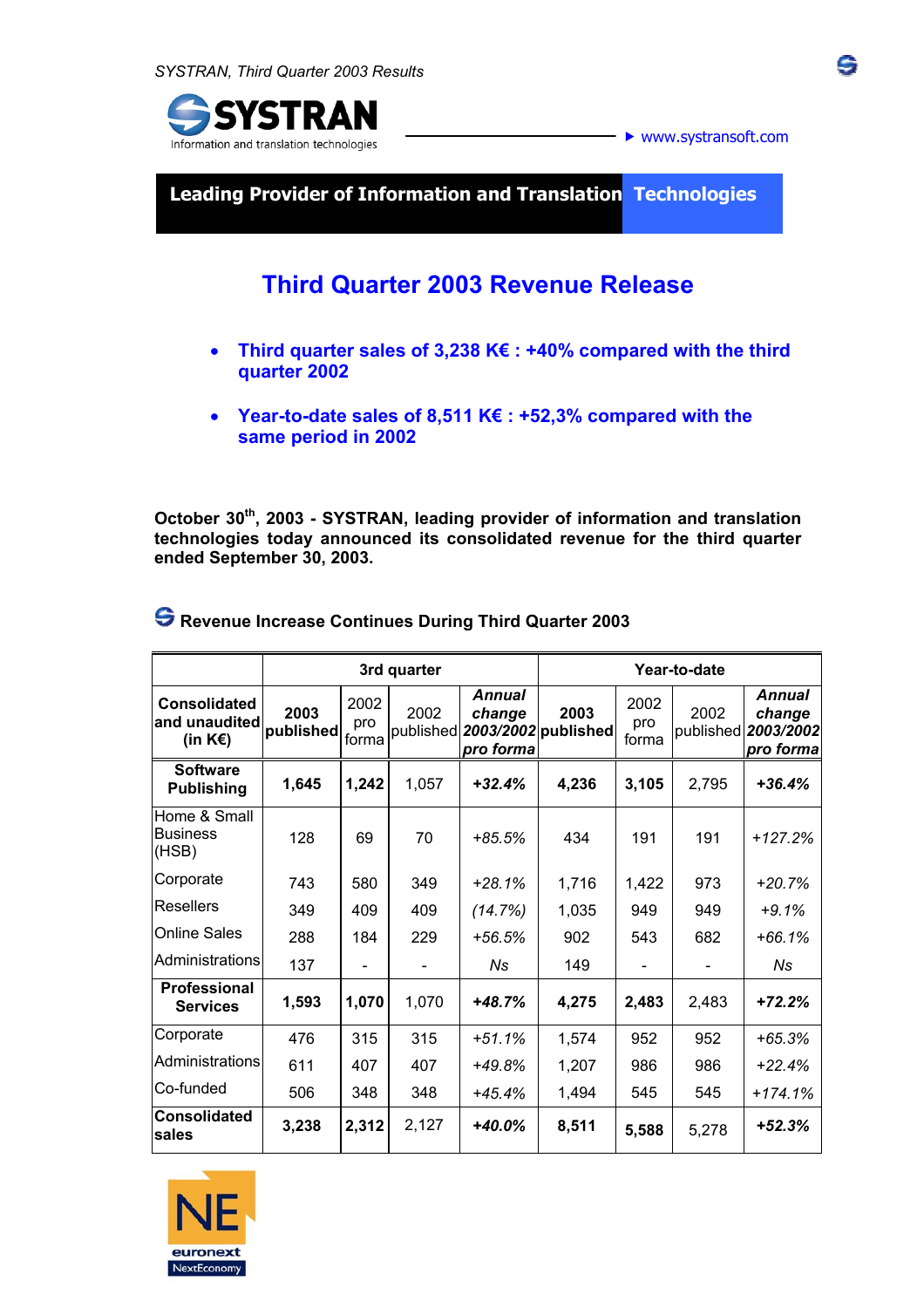Pro forma sales for the third quarter 2003, which represent the impact of the accounting changes for annual licenses and download sales, have been prepared in order to provide a comparison with the third quarter 2002.

Growth in sales continued for both the Software Publishing and Professional Services business units during the third quarter 2003.

Year-to-date revenue amount to 8,511 K€, reflecting a sales increase of 52.3%.

### **Increase of Consolidated Revenue of 40%**

Software Publishing revenues rose 32.4%, compared with the third quarter 2002, due to the increase of download sales, the resurgence of activity from resellers, and new orders from *Corporate* customers.

Earnings from Professional Services continue to expand as revenues increased by 48.7% compared with the same reporting period last year. Positive results are due to new orders received from *Corporate* customers.

#### *Corporate* **Sales Surge 36.1%**

*Corporate* sales (Software licenses and Professional Services) increased by 36.1% to 1,219 K€, compared with 895 K€ for the same period last year.

#### **Sales to** *Administrations* **Rise 83.8%**

Sales to *Administrations* increased by 83.8%, due to new orders for Professional Services received from the U.S. and European Adminstrations, and license sales to the U.S. Government.

#### *Co-funded* **Sales Grow 45.4%**

*Co-funded* sales increased by 45.4% to 506 K€ for the third quarter 2003, compared with 348 K€ for the third quarter 2002.

# **Outlook 2003 - 2004**

SYSTRAN expects that the revenue increase will continue during the fourth quarter for both the Software Publishing and Professional Services units.

The Software Publishing business unit is preparing for the release of a new version 5.0 of products, scheduled for the first semester of 2004.

The Professional Services business unit anticipates closing new deals for 2004 during the last quarter this year. To date, SYSTRAN has a significant inventory of work orders for 2003-2004, as follows: 1.0 M€ for *Corporate* customers, 2.8 M€ for *Administrations*, and 1.8 M€ for *Co-funded* contracts.